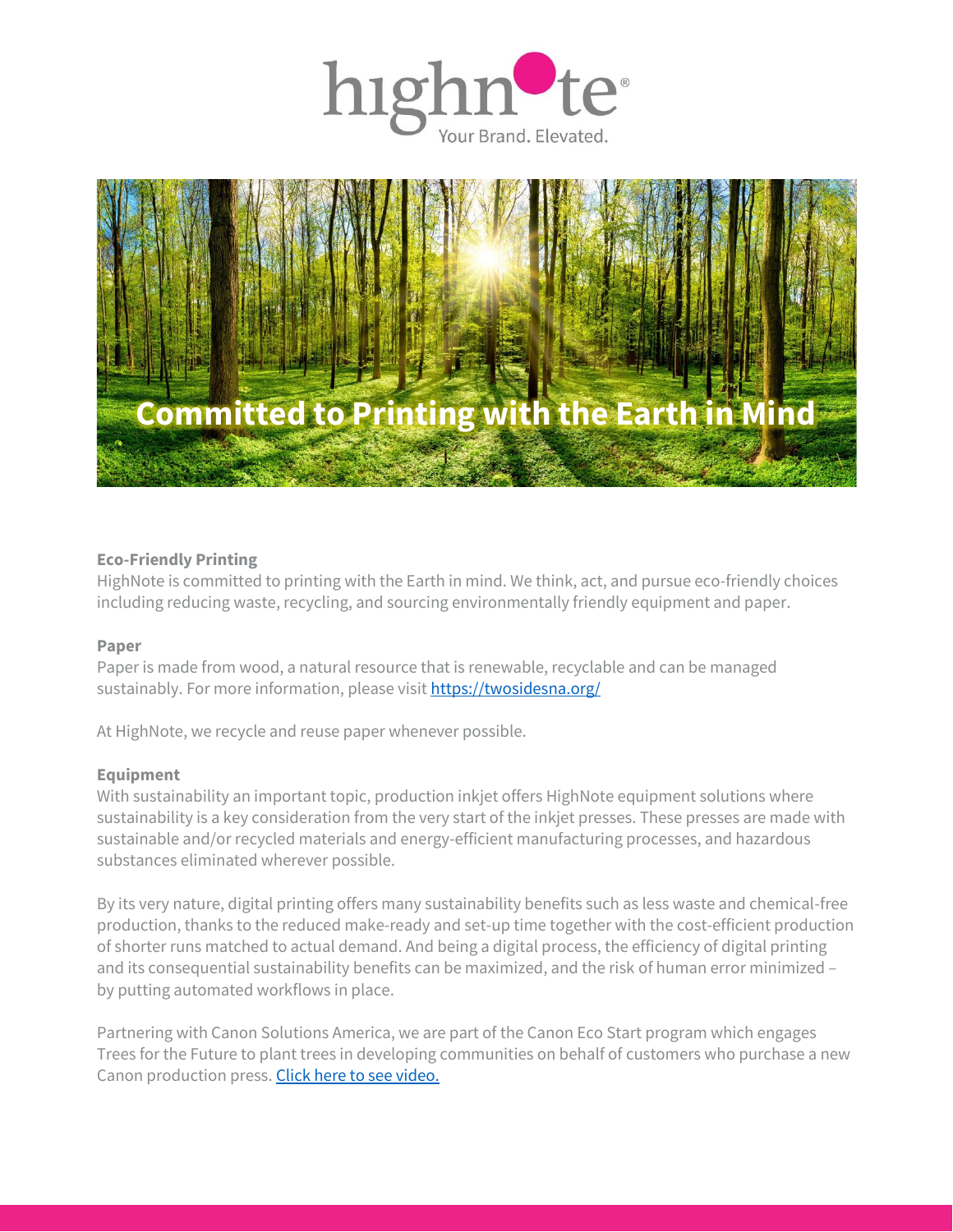# **Inks**

Inkjet inks are water-based, environmentally friendly inks emitting low odors, do not carry substances of very high concern (SVHC), and are free of mineral oil, aromatic hydrocarbon (MOAH), and saturated hydrocarbons (MOSH).

Our wide-format printing devices use UV and UVgel inks which are UL GREENGUARD Gold certified. Prints are suitable for use in schools, hotels, and hospitals.



## **Visibility in the Louisville Business Community**

Being part of the bedrock of our community could not be more important to us. For more than three decades, HighNote has been committed to giving back to our community with over \$2M in donations and sponsorships.

We're active members of our Louisville business community, sponsoring events that promote opportunities for emerging businesses, women leaders, and nonprofit organizations that improve the local community and economy. We publish a weekly email called Rise & Shine that provides invigorating ideas for improving personal, business, and community success.